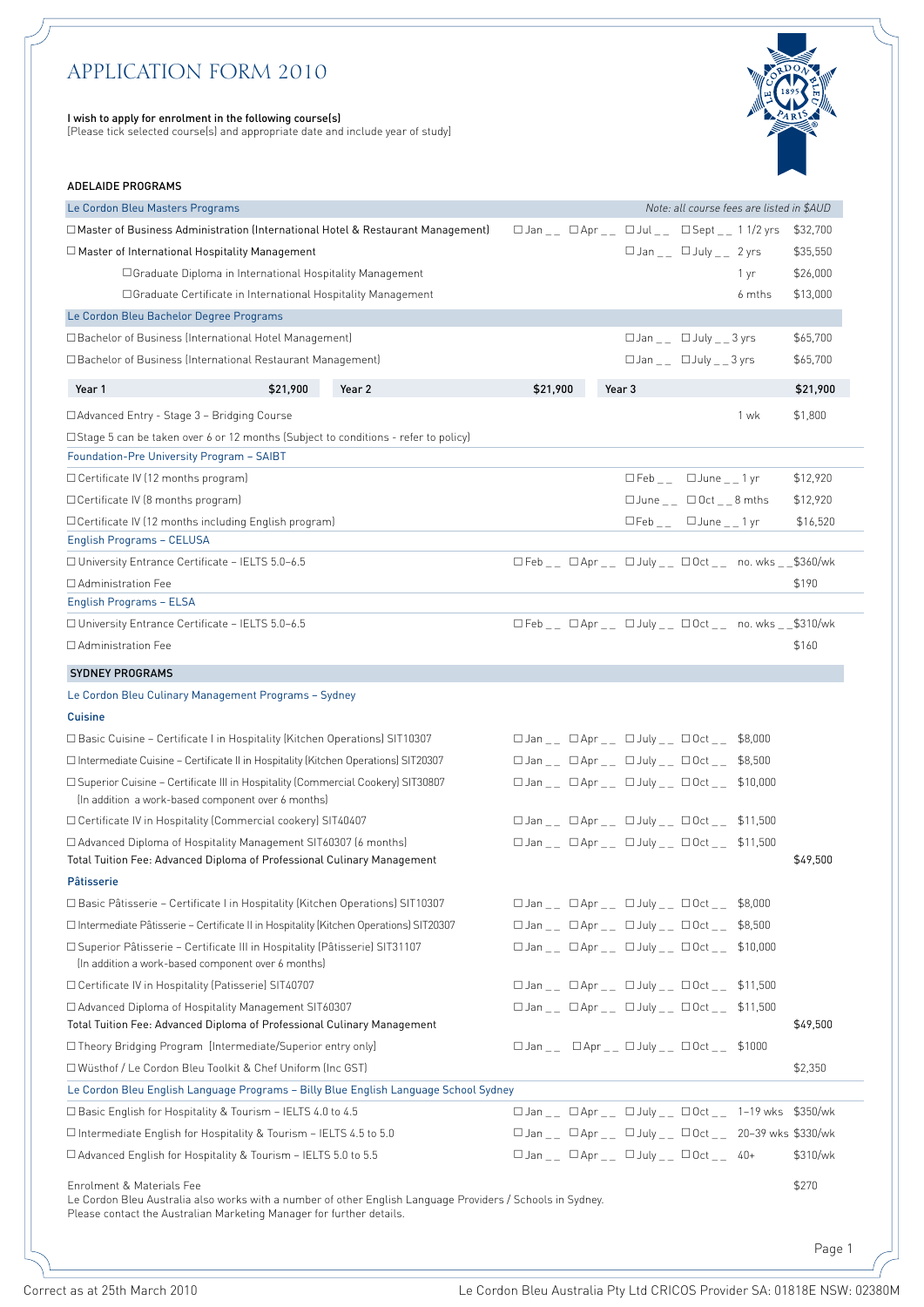| Personal Details (please write clearly in block capitals)                                             |                               |                        |                   |
|-------------------------------------------------------------------------------------------------------|-------------------------------|------------------------|-------------------|
| Surname/Family Name (As per Passport)                                                                 |                               |                        |                   |
| First Name(s) (As per Passport)                                                                       |                               |                        |                   |
| Preferred First Name                                                                                  |                               | Title (e.g. Mr, Miss)  |                   |
| Date of Birth [D]<br>[M]<br>[Y]                                                                       | Country of Birth              | Gender □ Male □ Female |                   |
| Passport No                                                                                           | Nationality (As per Passport) |                        | Attach 2 passport |
| Are you holding a current Australian Visa?                                                            | $\Box$ Yes $\Box$ No          |                        | size photographs  |
| If Yes, please advise visa type                                                                       | Expiry date                   |                        |                   |
| Address [Street, Town, Country]                                                                       |                               |                        |                   |
|                                                                                                       |                               | Post/Zip code          |                   |
| Phone No [Area Code and Number]                                                                       |                               | Fax No                 |                   |
| Email Address                                                                                         |                               | Mobile/Cellular No     |                   |
| At which Embassy will you apply for your student Visa                                                 |                               |                        |                   |
|                                                                                                       |                               |                        |                   |
| Permanent Home Address [if different from above]                                                      |                               |                        |                   |
| Address [Street, Town, Country]                                                                       |                               |                        |                   |
|                                                                                                       |                               |                        |                   |
|                                                                                                       |                               | Post/Zip code          |                   |
|                                                                                                       |                               |                        |                   |
|                                                                                                       |                               |                        |                   |
| Name                                                                                                  |                               | Relationship           |                   |
|                                                                                                       |                               |                        |                   |
|                                                                                                       |                               | Post/Zip code          |                   |
| Guarantor/Financial Sponsor [Person paying fees]<br>Phone No [Area Code and Number]                   |                               | Fax No                 |                   |
| Email Address                                                                                         |                               | Mobile/Cellular No     |                   |
|                                                                                                       |                               |                        |                   |
|                                                                                                       |                               | Relationship           |                   |
| Name                                                                                                  |                               |                        |                   |
| <b>Emergency Contact</b>                                                                              |                               | Post/Zip code          |                   |
| Address [Street, Town, Country]<br>Address [Street, Town, Country]<br>Phone No [Area Code and Number] |                               | Fax No                 |                   |

# Education

Please provide details of all education and training that you have successfully completed or part-completed and attach certified copies of all formal documents with this application (attach additional sheet if necessary).

| Award/Qualification | Name of Institution or<br>School | Country Undertaken | Years<br>(e.g. 1990-96) | Award Conferred | Certified Doc<br>Yes | No |
|---------------------|----------------------------------|--------------------|-------------------------|-----------------|----------------------|----|
|                     |                                  |                    |                         |                 |                      |    |
|                     |                                  |                    |                         |                 |                      |    |
|                     |                                  |                    |                         |                 |                      |    |
|                     |                                  |                    |                         |                 |                      |    |

# English Language Proficiency

| Is English your first language?                                                                                                             | $\Box$ Yes $\Box$ No. |                  |             |  |
|---------------------------------------------------------------------------------------------------------------------------------------------|-----------------------|------------------|-------------|--|
| Have you studied at secondary or tertiary level with English as the language of instruction? (for example, Foundation Studies Diploma, etc) |                       |                  |             |  |
| $\Box$ Yes $\Box$ No                                                                                                                        |                       |                  |             |  |
| If you are enrolled, or are planning to enroll, in English Language studies, give details below:                                            |                       |                  |             |  |
| Date of Course (day/month/year)                                                                                                             |                       | Level            | Institution |  |
| <b>IELTS Academic overall score</b>                                                                                                         | TOEFL score           | English Language | Test date   |  |
| Please provide documentary evidence of IELTS/TOEFL/English language testing with your application                                           |                       |                  |             |  |
|                                                                                                                                             |                       |                  |             |  |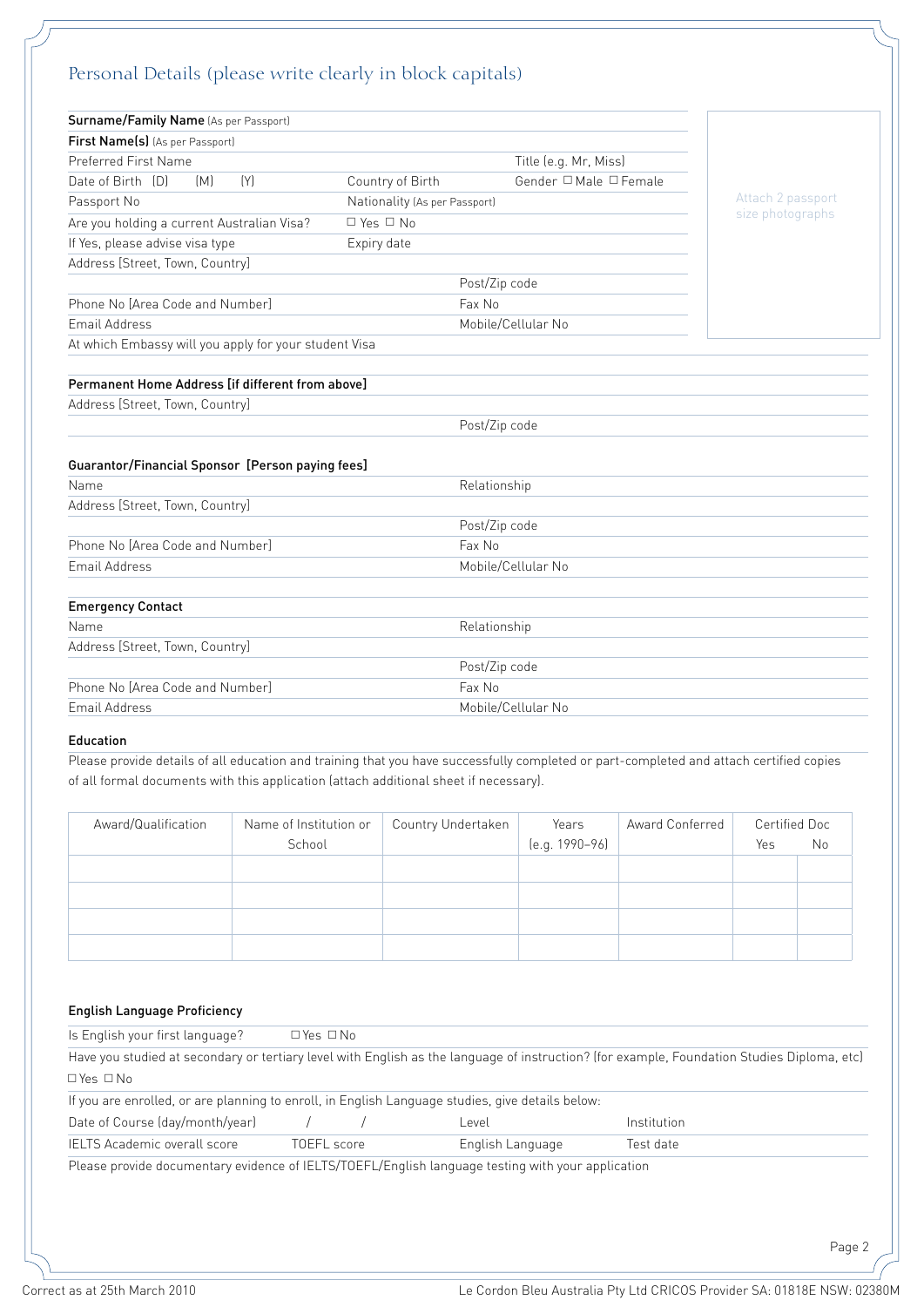# *Personal Details (please write clearly in block capitals)*

# Hospitality or Associated Industry Experience

Please provide evidence of your work experience.

| Position Held | Country Undertaken | Name of Establishment | Length of Time<br>(years/months) | Documentation<br>Yes | No |
|---------------|--------------------|-----------------------|----------------------------------|----------------------|----|
|               |                    |                       |                                  |                      |    |
|               |                    |                       |                                  |                      |    |
|               |                    |                       |                                  |                      |    |

Please provide details of any medical conditions or learning difficulties you may have so we may assist you in your study program. (See www.lecordonbleu.com.au)

Please give a statement of your reasons for wishing to study this program. [Attach additional sheet if necessary]

# Recognition of Prior Learning / Course Credit

If you wish to apply for RPL / Course Credit please see www.lecordonbleu.com.au

The Course Credit process must be completed before enrolment can be finalised. In exceptional circumstances applications may be submitted after enrolment,

but no later than the second week of the course for which Credit / RPL is being sought. No applications will be accepted after this time. Students should also read course descriptors in the prospectus

### Information Source

How did you hear about this program? (Please tick more than one box if applicable)

| $\Box$ Agent                                             |
|----------------------------------------------------------|
| $\Box$ Internet/website                                  |
| Exhibition/seminar                                       |
| $\Box$ Friend                                            |
| □ Publication/magazine/editorial/advertisement/newspaper |
| Education Institute/High School                          |
| other LCB school                                         |
| Other (Please Specify)                                   |
|                                                          |
|                                                          |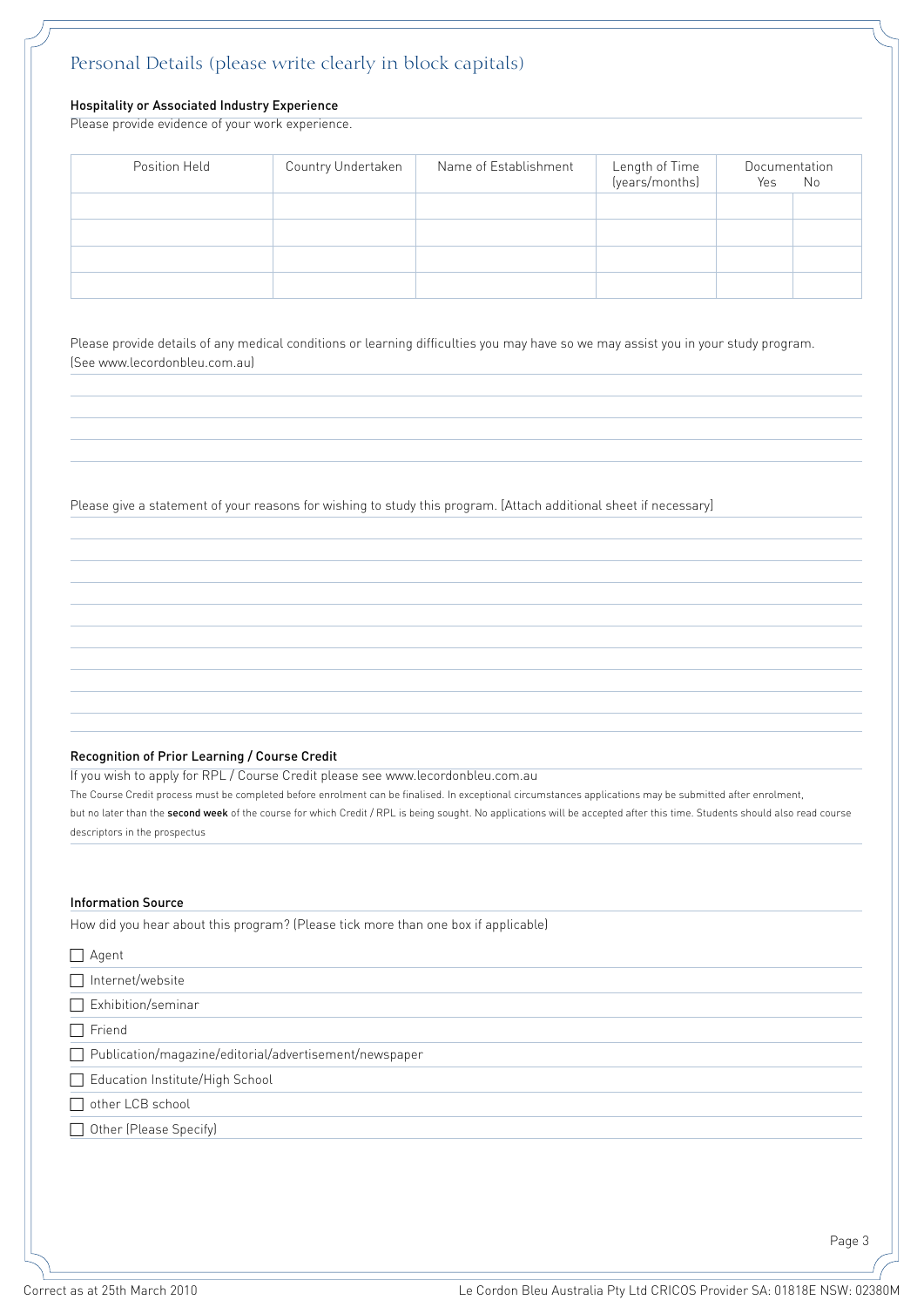# *Checklist*

For efficient processing of your application please ensure that you have provided all relevant documents by completing the checklist below. (All documents must be translated into English) Please tick the applicable boxes.

# $\Box$  A copy of your passport

 $\Box$  Completed and signed application form attached

 $\Box$  High school certificate / diploma or equivalent qualification (original or certified copies only)

<sup>c</sup> Academic transcripts (certified copies only)

<sup>c</sup> Letter of Completion from Tertiary Institution / University (certified copies only)

<sup>c</sup> Subject curriculum documentation (if requesting RPL for subjects previously completed)

<sup>c</sup> English Language proficiency result (IELTS preferred) – if English is not your first language

□ Evidence of work experience

<sup>c</sup> Curriculum Vitae (Masters applicants only)

<sup>c</sup> AUD\$250.00 non-refundable Administration Fee (To be paid when you accept our offer of admission)

Please note that original or certified documents are required – photocopies are not acceptable

I acknowledge that all the information provided on this form is correct and declare that I will abide by the terms and conditions in the Fees, Conditions and Refunds policy. I agree to be bound by Le Cordon Bleu's rules and regulations, and acknowledge that all disputes arising from the details and conditions contained in the application shall be governed by and constructed in accordance with the laws of Australia and be submitted to the jurisdiction of the courts of Australia. I acknowledge my personal information may be shared between the registered provider and the Australian Government and designated authorities and, if relevant, the Tuition Assurance Scheme and the ESOS Assurance Fund Manager. This information includes personal and contact details, course enrolment details and changes, and the circumstance of any suspected breach by the student of a student visa condition.

I understand that my personal information will be made available on the Le Cordon Bleu world wide Database for Alumni purposes. I declare that I have read and understood each of the Codes of Practice, Le Cordon Bleu's Policies and procedures and accreditation status as outlined at http://www.lecordonbleu.com.au. I understand that information contained within this document/application will be made available to partnering institutions e.g. CELUSA, SAIBT, SAALC, UniSA, University of Adelaide & TAFE if relevant.

| <b>Signature of Applicant</b>               | Date |
|---------------------------------------------|------|
| *Signature of Parent/Guardian (If under 18) | Date |
| Signature of Financial Sponsor              | Date |

\* Students under 18 years of age at time of course commencement will need to have appropriate accommodation and welfare arrangements approved by Le Cordon Bleu and DIAC. See http://www.immi.gov.au

# Please return this form to:

Le Cordon Bleu Admissions Office, Days Road, Regency Park, South Australia, Australia 5010 Email: australia@cordonbleu.edu Website: www.lecordonbleu.com.au Telephone: +61 8 8346 3700 Facsimile: +61 8 8346 3755 CRICOS Provider No. (SA) 01818E CRICOS Provider No. (NSW) 02380M



Page 4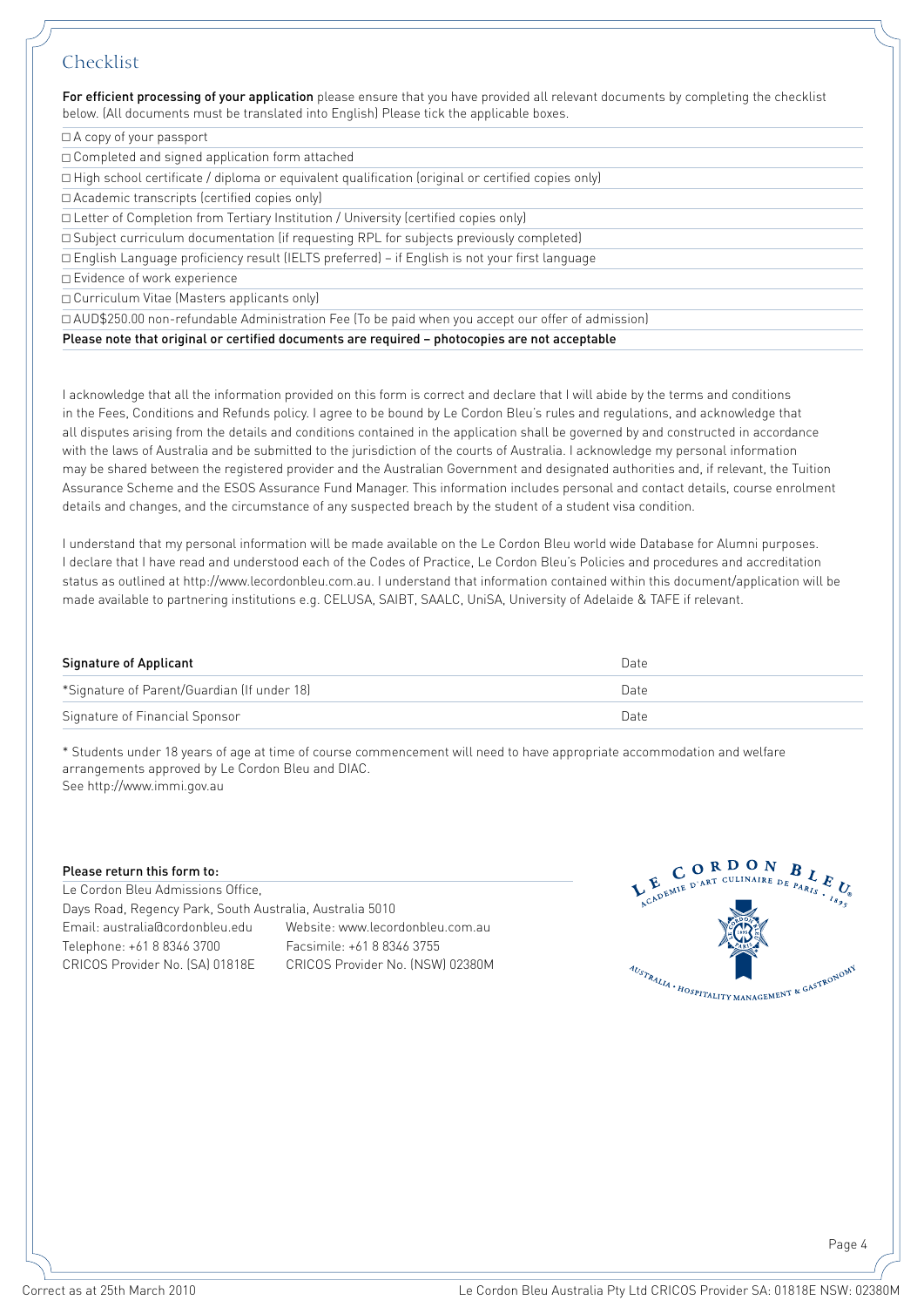# *Admission Procedures*



Complete Application form and submit to Le Cordon Bleu Australia with the following documentation:

• High School Certificate / Diploma OR equivalent qualification (certified copies only)

- Academic transcripts (certified copies only)
- Letter of Completion from Tertiary Institution / University (certified copies only)
- e Academic transcripts (certified copies only)<br>• Letter of Completion from Tertiary Institution / University (certified copies only)<br>• Subject curriculum documentation (if requesting Recognition of Prior Learning/course c
- English Language proficiency result (IELTS preferred) if English is not your first language
- Evidence of work experience evidence must be provided in the form of letter from employer stating
- dates of employment, position held, duties undertaken, number of hours worked)
- Curriculum Vitae (Masters' applicants only)
- Photocopy of Passport details

#### $\overline{2}$

1

Upon receipt of application form and supporting documentation Le Cordon Bleu will assess the application and determine if the applicant meets all entry requirements and that there is availability of places in the course chosen.

#### 3

If successful, Le Cordon Bleu will issue a 'Letter of Offer' for a place in the nominated course. 'Recognition of Prior Learning' and Course Credit is also assessed and any initial status granted will be stated in the Letter Of Offer.

### 4

The Letter Of Offer is emailed to the applicant or education agent. The Offer package includes:

- Acceptance of Offer Form / Fees, Conditions and Refund Policy
- Partner Information (packaged offers only)
- Payment Details
- Admissions Acceptance Procedure
- Recognition of Prior Learning/course credit policy and application form (if applicable)
- Tool Kit Contents (Culinary students only)

#### 5

Upon receipt of Letter Of Offer, if satisfied with the offer, fees, conditions and refund policy, undertake either of the following (as pertains to you) a. Australian citizens and overseas students must do the following:

- Complete the Acceptance Of Offer form and return to Le Cordon Bleu Australia with:
- 1. Payment of first semester tuition fees and compulsory Overseas Student Health Cover fees as per invoice/LOO
- 2. Payment of AUD\$250 Administration Fee.
- b. Overseas students from country level assessment 3 & 4 must also, prior to payment of fees:

Submit to the Australian Embassy/High Commission in your country the Letter of Offer and Application for a Pre Visa Assessment Form.

For information on Visas please visit www.immi.gov.au or contact the Le Cordon Bleu Australia office or your education agent

### 6

After receipt of tuition payment, and the AUD\$250 Administration Fee, Le Cordon Bleu Australia will issue a Confirmation Of Enrolment Package.

### 7

Overseas students are required to submit the eCOE Certificate to the Australian Embassy/High Commission in their country, accompanied by an Application Form for a temporary student visa – form 157A. Information on Australian student visas and application forms can be obtained from the following website: www.immi.gov.au

### 8

Once you have obtained your Australian Student Visa, you are able to book and pay for your flights to Australia. You should arrange to arrive in Australia at least 2 days before the commencement of the program.

# *Payment Details*

\*Important: If transferring funds by telegraphic transfer or direct deposit, please inform the bank staff to enter your Student ID number (from the top of the Letter Of Offer) if you use this student ID number we will be able to verify receipt of your funds in our account and be able to quickly issue a COE package

\*Important: *Please ensure that when a payment has been made into the Le Cordon Bleu bank account that a copy of the bank receipt is faxed or emailed to the office to ensure prompt processing of your payment, and issuance of a COE package.*

Fax No: 61 8 8346 3755 Postal: Le Cordon Bleu, Days Road, Regency Park, South Australia, 5010, Australia

### Cheques/Bank Drafts

Please make payable in Australian Dollars to: LE CORDON BLEU AUSTRALIA – ESOS TRUST ACCOUNT and send to: Le Cordon Bleu Australia Pty Ltd., Days Road, Regency Park, South Australia, 5010, Australia

#### Direct Bank Deposits / Telegraphic Transfers

Account Name: Le Cordon Bleu Australia – Esos Trust Account Swift Code: WPACAU2S Account No: 22-4645 Bank Name: Westpac Banking Corporation Bank Address: 2 King William Street, Adelaide, South Australia, 5000 Branch No: 035-000

Mastercard and Visa Credit Card payments are accepted with no surcharge. However payments via American Express incur a 3% surcharge.

Page 5